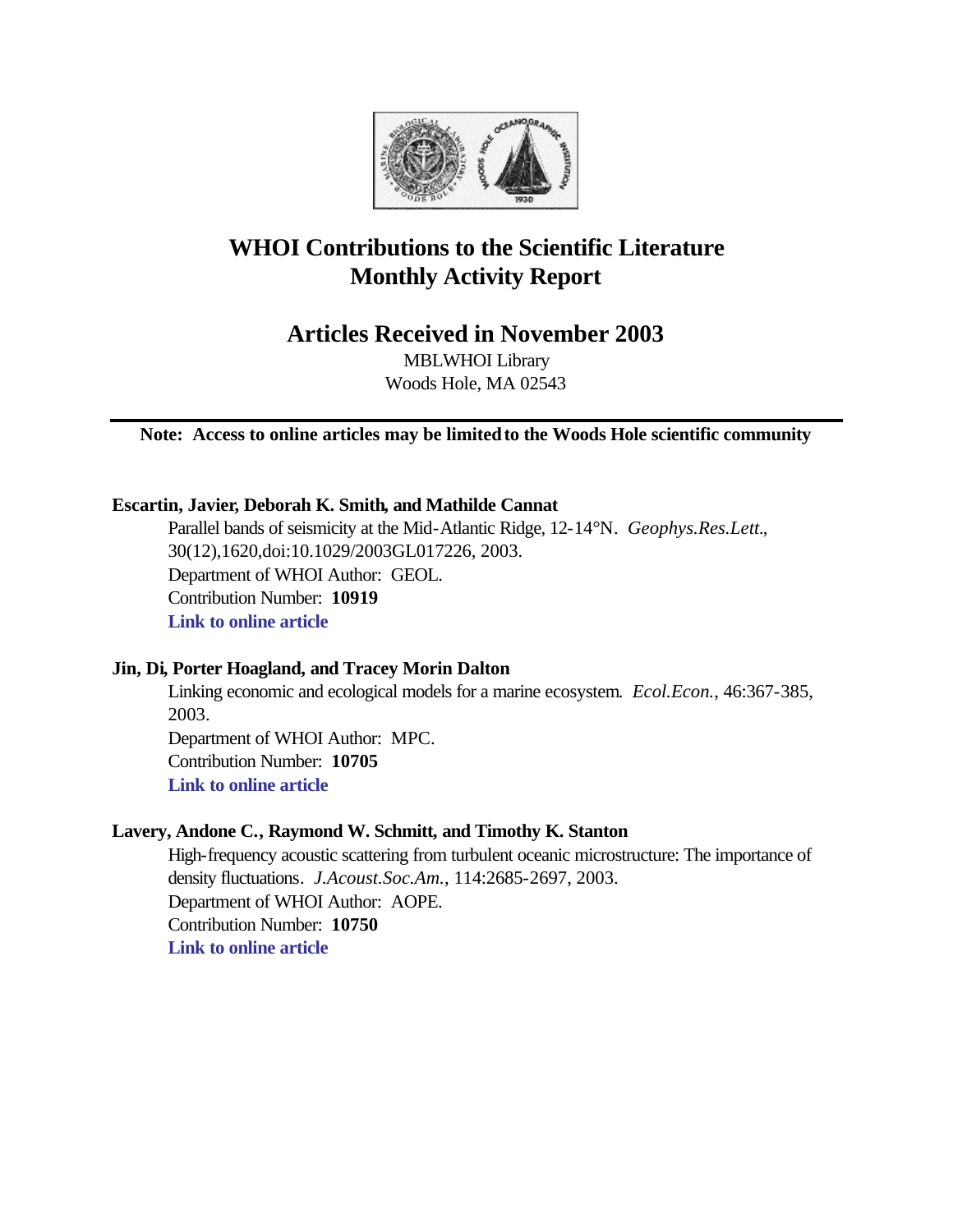#### **Legg, Sonya, and Alistair Adcroft**

Internal wave breaking at concave and convex continental slopes. *J.Phys.Oceanogr.*, 33:2224-2246, 2003. Department of WHOI Author: MPC. Contribution Number: **10688 [Link to online article](http://ams.allenpress.com/pdfserv/i1520-0485-033-11-2224.pdf)**

## **Lezaeta, Pamela, and Volker Haak**

Beyond magnetotelluric decomposition: Induction, current channeling, and magnetotelluric phases over 90[deg]. *J.Geophys.Res.*, 108(B6),2305,doi:10.1029/2001JB000990, 2003. Department of WHOI Author: AOPE. **[Link to online article](http://www.agu.org/journals/jb/jb0306/2001JB000990/2001JB000990.pdf)**

## **Lugomela, Charles, Brigitta Bergman, and John Waterbury**

Cyanobacterial diversity and nitrogen fixation in coastal areas around Zanzibar, Tanzania. *Arch.Hydrobiol.Suppl.*, 140:95-115, 2001. Department of WHOI Author: BIO.

# **McElroy, Marguerite K., James B. Edson, Thomas C. Austin, Wade R. McGillis, and Michael J. Purcell**

Underwater observatories: The challenges and promise of applying off-shore cable technology to long-term environmental studies. In: *Proceedings of Underwater Intervention 2001 Conference, January 15-17, 2001, Tampa, Florida.* Columbia, MD: Marine Technology Society, 6 pp., 2001.

Department of WHOI Author: AOPE. Contribution Number: **10426**

# **Moros, M., A. Kuijpers, I. Snowball, S. Lassen, D. Backstrom, F. Gingele, and J. McManus** Were glacial iceberg surges in the North Atlantic triggered by climatic warming? *Mar.Geol.*, 192:393-417, 2002. Department of WHOI Author: GEOL. **[Link to online article](http://www.sciencedirect.com/science?_ob=MImg&_imagekey=B6V6M-474GJ3N-4-N&_cdi=5818&_orig=browse&_coverDate=12%2F30%2F2002&_sk=998079995&view=c&wchp=dGLbVtz-zSkzS&_acct=C000011858&_version=1&_userid=142773&md5=a188478b5d620f200df24060bb9953c1&ie=f.pdf)**

#### **Mulligan, Ann E., and David P. Ahlfeld**

A new interior-point bounday projection method for solving nonlinear groundwater pollution control problems. *Oper.Res.*, 50(4):636-644, 2002. Department of WHOI Author: MPC.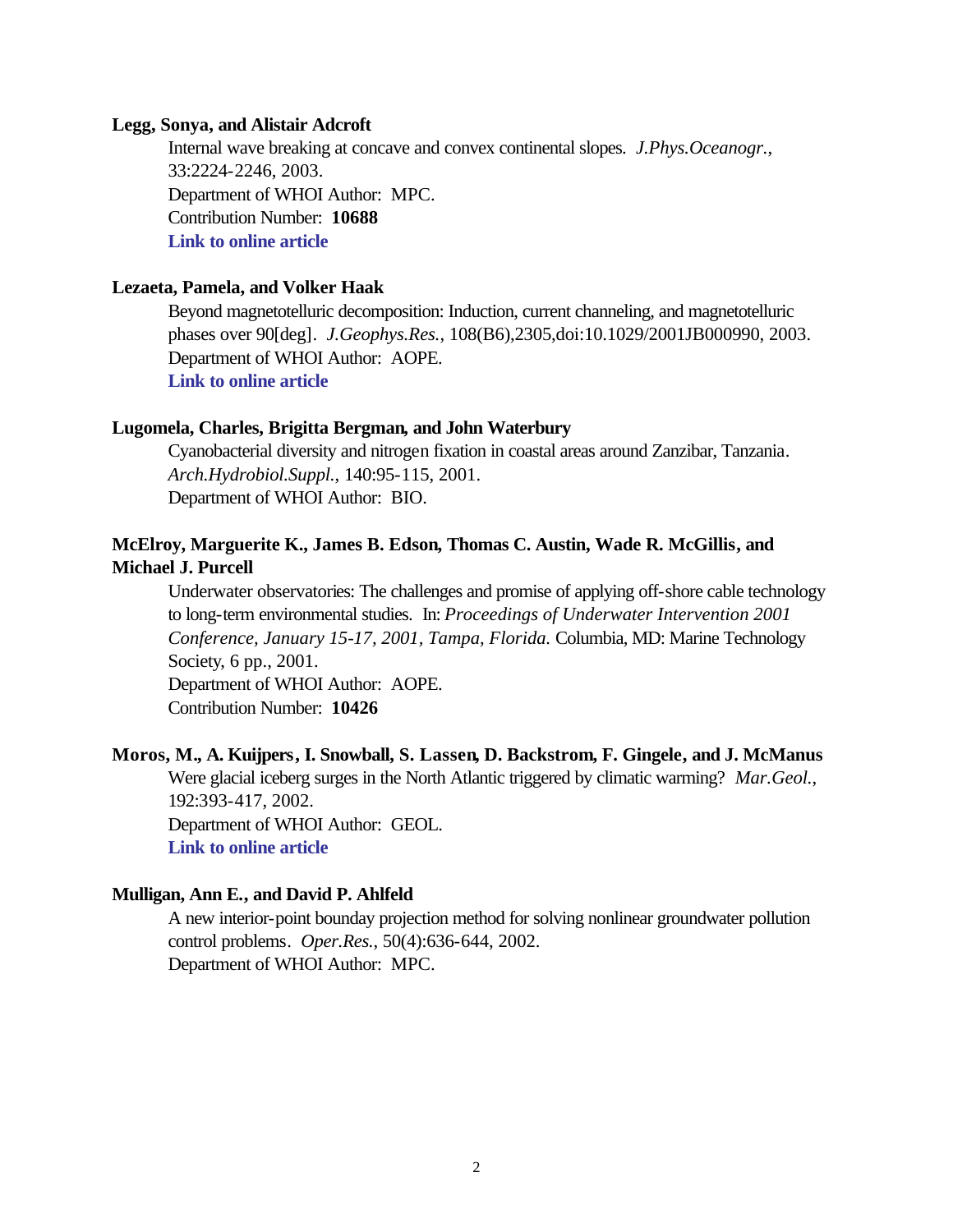#### **Munoz, Araceli, Juan Acosta, and Elazar Uchupi**

Cenozoic tectonic on the Galicia margin, northwest Spain. *Geo-Mar.Lett.*, 23:72-80, 2003. Department of WHOI Author: GEOL. Contribution Number: **10936 [Link to online article](http://www.springerlink.com/app/home/content.asp?wasp=mm8xdgqwrr3jp91hfj6u&referrer=contribution&format=2&page=1&pagecount=9)**

# **Natland, James H., and Henry J. B. Dick**

A brief narrative history of ODP Hole 735B. *Proc.ODP,Sci.Res.*, 176:20 pp., 2002. Department of WHOI Author: GEOL. **[Link to online article](http://www-odp.tamu.edu/publications/176_SR/VOLUME/SYNTH/HIST.PDF)**

#### **Paul, Walter, and Doug Bentley**

Conductor survival in lightweight upper ocean working cables. In: *Proceedings of the 11th International Offshore and Polar Engineering Conference, June, 2001, Stavanger, Norway*, 2:708-714, 2001. Department of WHOI Author: AOPE.

## **Pedlosky, Joseph**

Thermally driven circulations in small oceanic basins. *J.Phys.Oceanogr.*, 33:2333-2340, 2003. Department of WHOI Author: PO. Contribution Number: **10863 [Link to online article](http://ams.allenpress.com/pdfserv/i1520-0485-033-11-2333.pdf)**

# **Sarnthein, M., J. P. Kennett, J. R. M. Allen, J. Beer, P. Grootes, C. Laj, J. McManus, R. Ramesh, and the SCOR-IMAGES Working Group 117**

Decadal-to-millennial-scale variability - chronology and mchanisms: Summary and recommendations. *Quat.Sci.Rev.*, 21:1121-1128, 2002. Department of WHOI Author: GEOL. **[Link to online article](http://www.sciencedirect.com/science?_ob=MImg&_imagekey=B6VBC-44CNN5V-1-1&_cdi=5923&_orig=browse&_coverDate=05%2F31%2F2002&_sk=999789989&view=c&wchp=dGLbVtz-zSkzS&_acct=C000011858&_version=1&_userid=142773&md5=339fb55e76192b4bf96ef24fb17984e6&ie=f.pdf)**

# **Schlosser, P., J. L. Bullister, R. Fine, W. J. Jenkins, R. Key, J. Lupton, W. Roether, and W. M. Smethie, Jr.**

Transformation and age of water masses. In: *Ocean Circulation and Climate: Observing and Modelling the Global Ocean.* Gerold Siedler, John Church, John Gould, eds. San Diego, CA: Academic Press, :431-452, 2001. Department of WHOI Author: MCG.

# **Shaw, Denis M., Sam Epstein, and John M. Hayes**

Memorial to Henry G. Thode, 1910-1997. *Meml.-Geol.Soc.Am.*, 31:11-15, 2001. Department of WHOI Author: GEOL.